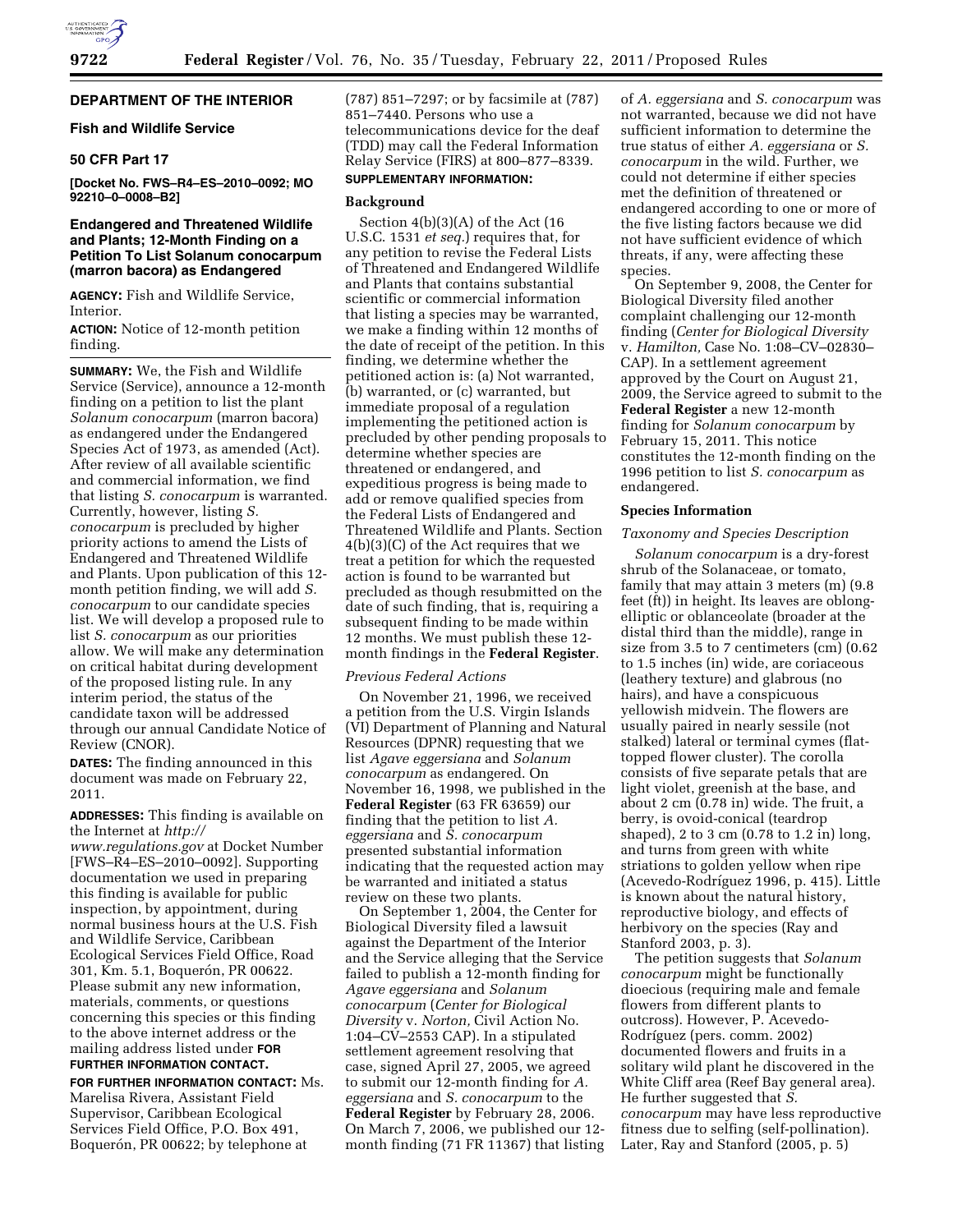conducted some pollination studies in a controlled environment that indicate that the species might be an obligate outcrosser (plant has both male and female parts, but it needs to outcross with other individuals to produce fruits due to self-incompatibility) with complete self-incompatibility. This study was conducted because, prior to 2003, a lack of natural recruitment was observed in the wild (Ray and Stanford 2003, p. 3; J. Saliva, Service, pers. obs. 2004; O. Monsegur, Service, pers. obs. 2010; Vilella and Palumbo 2010, pp. 4– 7).

DNA sampling of the majority of the populations suggests that most populations have been long isolated (Ray and Stanford 2005, p. 18). Additionally, genetic work performed by Dr. A. Stanford at the University of the Virgin Islands has shown low heterozygosity (A measure of the allele frequency or genetic diversity) (Ray pers. comm. 2010). Further, when compared with its close relative *Solanum polyganum, Solanum conocarpum* appears to show a significant reduction in genetic diversity (Ray pers. comm. 2010).

#### *Habitat and Distribution*

*Solanum conocarpum* was originally known from a type specimen collected by L.C. Richard at Coral Bay, St. John (U.S. Virgin Islands, or VI), in 1787 (Acevedo-Rodríguez 1996, p. 415). No population estimates are available from Richard's discovery, nor are there any known population estimates prior to 1992. The species was rediscovered in 1992 by P. Acevedo-Rodríguez on the island of St. John (Ray and Stanford 2003, p. 4). The species was presumed to be near extinction, as two mature plants were believed to be the only specimens left in the wild: One on Virgin Islands National Park (VINP) land and one on private land (B. Kojis and R. Boulon pers. comm. 1996; Vilella and Palumbo 2010, p. 1). The habitat descriptions of these two localities are consistent with the localities reported by Acevedo-Rodríguez (1996, p. 415; pers. comm. 2002), who described the habitat as a dry, deciduous forest.

After 1992, six additional populations of *Solanum conocarpum* were identified. Among these newly discovered populations, the species has been reported to occur on dry, poor soils (Ray and Stanford 2005, p. 6). It can be locally abundant in exposed topography on sites disturbed by erosion (depositional zones at the toe of the slopes), areas that have received moderate grazing, and around ridgelines as an understory component in diverse woodland communities (Carper and Ray

2008, p. 1). A habitat suitability model suggests that the vast majority of *S. conocarpum* habitat is found in the lower elevation coastal scrub forest (Vilella and Palumbo 2010, p. 10).

Acevedo-Rodrı´guez (1996, p. 415) referenced the possibility of the species being present on St. Thomas, and mentioned a collection of a sterile specimen from Virgin Gorda (British Virgin Islands (BVI)). Pedro Acevedo-Rodríguez (pers. comm. 2002) believes that the specimen from Virgin Gorda belongs to a different species, *Cestrum laurifolium.* Omar Monsegur, Service biologist, recently conducted a site visit to the John Folly population and identified several *Cestrum laurifolium*  adjacent to individuals of *Solanum conocarpum.* Both plants (*Cestrum laurifolium* and *S. conocarpum*) look very similar, and it is common to confuse the two species (O. Monsegur, pers. comm. 2010). Appropriate surveys should be conducted in St. Thomas and the British Virgin Islands to determine the presence or absence of the species on the islands (O. Monsegur, pers. comm. 2010).

Several efforts have been conducted to propagate *Solanum conocarpum* in the last decade. B. Kojis and R. Boulon (pers. comm. 1996) reported that a local horticulturist, E. Gibney, was able to propagate the species by cuttings (asexually) collected from the two individuals known from the wild and to get them to reproduce sexually by dusting the flowers. Ray and Stanford (2005, p. 6) reported that Gibney successfully reproduced *S. conocarpum*  and distributed specimens to various places in the Virgin Islands. P. Acevedo-Rodríguez (pers. comm. 2002) reported planted individuals (cultivars) on the Campus of the University of Virgin Islands in St. Thomas that are sexually reproducing. He also reported a few individuals in the St. George Botanical Garden in St. Croix, on the island of Tortola, at Cannel Bay Hotel on St. John, and in the New York Botanical Garden, the National Botanical Garden in Dominican Republic, and the Puerto Rico Botanical Garden.

### *Current Status*

Currently, *Solanum conocarpum* is known from eight localities on St. John Island, VI (*see* Table 1): Two found on the north side of the island (Base Hill and Brown Bay Trail) and six toward the southeast side (Nanny Point, Friis Bay, Reef Bay, John Folly, Sabbat Point, and Europa Ridge). All of the eight known localities of *S. conocarpum* are wild populations each ranging from 1 to 144 individuals. The majority of the individuals are found within the VINP

boundaries, leaving only two populations on private lands (Friis Bay and Sabbat Point).

The largest population of *Solanum conocarpum* is located at Nanny Point. As a result of potential urban and tourism development at Nanny Point, most of the natural population has been transferred to the VINP. About 22 percent of the *S. conocarpum*  population at Nanny Point was located within a 30-ft access corridor to a private property (Carper, pers. comm. 2005); however, these adult plants were transplanted to an adjacent location on the VINP to avoid potential impacts from development (Carper, pers. comm. 2010). A site visit to the population in May 2010 showed that approximately 90 percent of the transplanted (adult plants) were dead or stressed due to lack of water (Monsegur, Service, unpublished data 2010). Additionally, observation of other *S. conocarpum*  deaths appears to result from competition with edge vegetation (vines). The original population size at Nanny Point was estimated at approximately 184 natural plants. As a result of the combined deaths (transplants and competition), it is now estimated that this population has decreased by 25 percent.

The owners of the private properties that harbor the Nanny Point natural population agreed to protect an additional area corresponding to Parcel 30–3 by donating it to the National Park Service (NPS) (Carper and Selengut 2003, p. 1; Ray and Carper 2009, p. 2). Therefore, the entire Nanny Point population, which is the largest known population, now lies within a protected area managed by the VINP. Additionally, one of the Nanny Point landowners has implemented an active propagation program through germination and cloning of adult individuals to enhance the Nanny Point population and other natural populations (Brown Bay Trail and John Folly) (Ray and Carper 2009, p. 3). The aim of this program is to safeguard the genetic diversity of the species and to enhance the existing populations (Ray and Carper 2009, p. 2; Carper 2010, p. 2). The transplanting efforts of seedlings and cuttings (clones) seem to be successful (Monsegur, Service, unpublished data 2010). Ray and Stanford (2005, p. 3) reported a 95 percent seedling survival rate after a reintroduction at Reef Bay. Further planting efforts conducted at Brown Bay Trail, John Folly, and Nanny Point showed a 97-percent survival rate after 2 months (Ray and Carper 2009, p. 5).

Populations located on Base Hill (one individual), Brown Bay Trail (one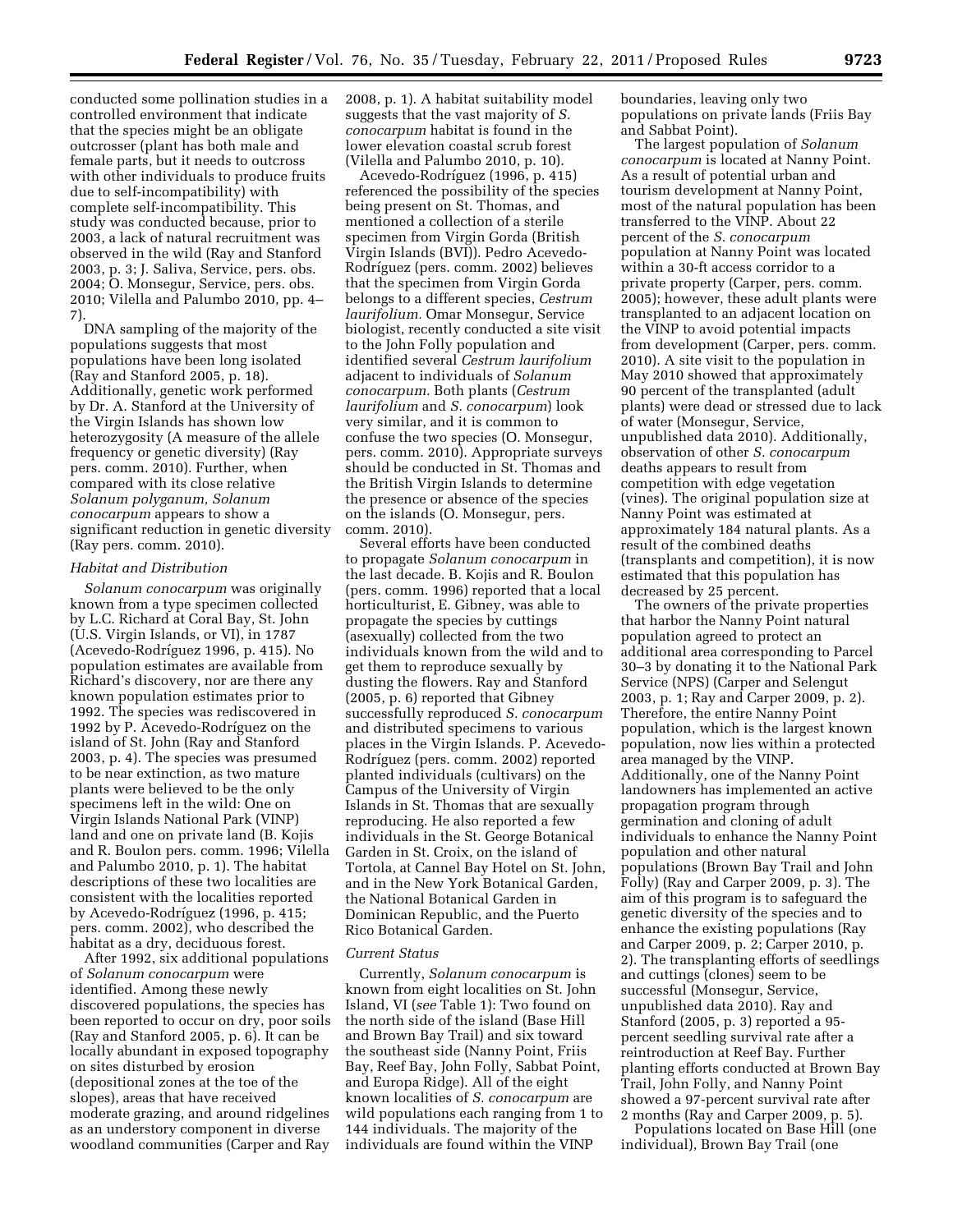individual), Europa Ridge (one individual) and Reef Bay (six individuals) lie within NPS lands. Recent evidence suggests that the Reef Bay population was apparently extirpated, but there are no further details about the causes for the extirpation (G. Ray, pers. comm. 2010). The Brown Bay individual is located on the edge of the Brown Bay Trail, and shows evidence of damage due to trail maintenance. A new population was recently recorded just along the boundaries of the NPS (John Folly Bay) (M. Carper, pers. comm. 2010). This population is composed of approximately 11 adult individuals and shows signs of human disturbance within the area (Monsegur, Service, unpublished data 2010). It is highly probable that they were pruned in the past, as there is a small trail that goes across the population. Also the area was

used as a junkyard in the past, and there is debris on the area indicating former use as a housing area (Monsegur, Service, unpublished data 2010). The John Folly Bay population is adjacent to Road 107, making the population vulnerable to habitat degradation (deforestation and soil erosion) due to road maintenance and potential future road expansion. The second largest population, Friis Bay (33 individuals), is found on privately owned property (Ray and Stanford 2005, p. 16). Another private property site composed of a single individual is located on Sabbat Point, an area adjacent to Friis Bay.

Ray and Stanford (2003, p. 4) developed an implementation plan to conduct shade-house propagation, which used both seedlings and cuttings, to reintroduce *Solanum conocarpum*  seedlings within the VINP on St. John. The plants responded well in shadehouse conditions, where seed germination and survivorship have been very successful, almost 100 percent and 95 percent, respectively. On the other hand, the survival rate for the cutting technique (cutting a piece of a plant and inducing root growth) is less than 10 percent under nursery conditions (Ray and Carper 2009, p. 6). As observed during a site visit by a Service biologist, the transplanting of seedlings and cuttings to the wild seems to be successful (Monsegur, Service, unpublished data 2010). Approximately 240 seedlings and propagules have been planted around several of the wild individuals to enhance and augment the natural populations of *S. conocarpum*  (providing new genetic inflow to several of the wild populations, especially to the populations consisting of only one individual).

TABLE 1—CURRENTLY KNOWN POPULATIONS OF SOLANUM CONOCARPUM (MARRON BACORA) ON ST. JOHN

| Locality     | Estimated<br>number of<br>individuals<br>in natural<br>population | Estimated<br>number of<br>introduced<br>individuals<br>reported | Ownership             | Source of information                                                                                                                           |
|--------------|-------------------------------------------------------------------|-----------------------------------------------------------------|-----------------------|-------------------------------------------------------------------------------------------------------------------------------------------------|
|              | $144**$                                                           | 50                                                              | Public-NPS            | Ray and Stanford 2005, p. 16; Ray<br>and Carper 2009, pp. 3 and 5;<br>Vilella and Palumbo 2010, p. 1;<br>Monsegur, Service, pers. obs.<br>2010. |
|              | 33<br>11                                                          | <br>37                                                          | Public-NPS (Boundary) | Ray and Stanford 2005, p. 16.<br>Ray and Carper 2009, pp. 3 and 5;<br>Monsegur, Service, pers. obs.<br>2010; Vilella and Palumbo 2010, p.<br>6. |
|              | $6*$                                                              | 60                                                              | Public-NPS            | Ray and Stanford 2005, p. 16;<br>Monsegur, Service, pers. obs.<br>2010.                                                                         |
|              |                                                                   | 36                                                              | Public-NPS            | Ray and Stanford 2005, p. 16; Ray &<br>Carper 2009, pp. 3 and 5;<br>Monsegur, Service, pers. obs.<br>2010.                                      |
| Europa Ridge | 1                                                                 | 60                                                              | Public-NPS            | Ray and Stanford 2005, p. 16;<br>Monsegur, Service, pers. obs.<br>2010.                                                                         |
|              | 1<br>1                                                            |                                                                 | Public-NPS            | Ray and Stanford 2005, p. 16.<br>Ray and Stanford 2005, p. 16.                                                                                  |
|              | 198                                                               | 243                                                             |                       |                                                                                                                                                 |

\* Indicates that, based on Ray (pers. comm. 2010), this population is probably extirpated.

\*\* This number does not include the 40 adult plants that died as a result of translocation.

# **Summary of Information Pertaining to the Five Factors**

Section 4 of the Act (16 U.S.C. 1533), and implementing regulations (50 CFR 424), set forth procedures for adding species to the Federal Lists of Endangered and Threatened Wildlife and Plants. Under section 4(a)(1) of the Act, a species may be determined to be endangered or threatened based on any of the following five factors: (A) The

present or threatened destruction, modification, or curtailment of its habitat or range; (B) overutilization for commercial, recreational, scientific, or educational purposes; (C) disease or predation; (D) the inadequacy of existing regulatory mechanisms; or (E) other natural or manmade factors affecting its continued existence. In making this finding, information pertaining to *Solanum conocarpum,* in relation to the five factors provided in

section 4(a)(1) of the Act, is discussed below.

In considering what factors might constitute threats to a species; we must look beyond the exposure of the species to a factor to evaluate whether the species may respond to the factor in a way that causes actual impacts to the species. If there is exposure to a factor and the species responds negatively, the factor may be a threat, and we would therefore attempt to determine how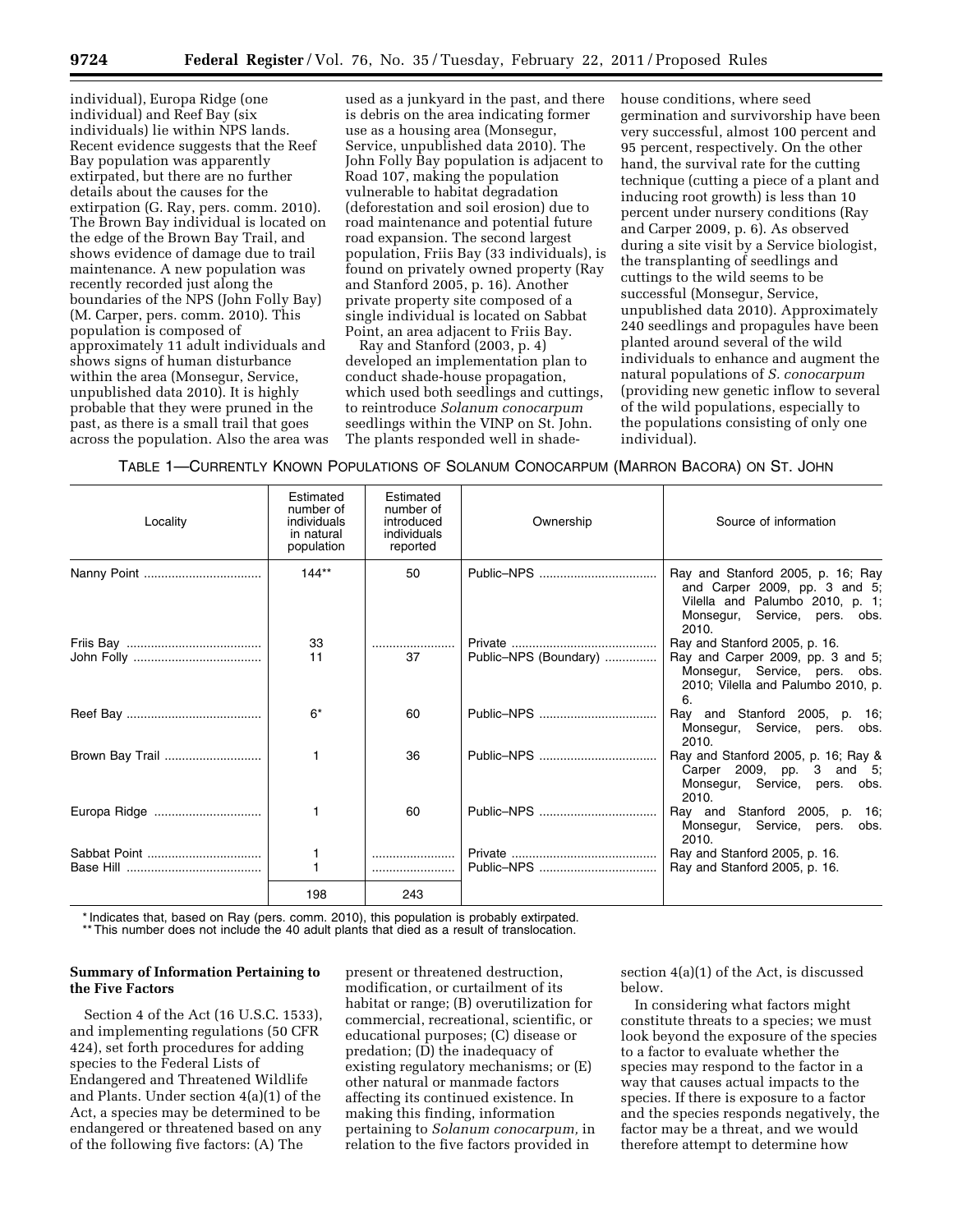significant a threat it is. The threat is significant if it drives, or contributes to, the risk of extinction of the species such that the species warrants listing as endangered or threatened as those terms are defined in the Act.

# *Factor A: The Present or Threatened Destruction, Modification, or Curtailment of the Species' Habitat or Range*

Of the currently known *Solanum conocarpum* populations, only two populations (Friis Bay and Sabbat Point) remain on private lands; however, currently unsurveyed habitat suitable for *S. conocarpum,* exists on additional private lands. All other known populations are located on VINP lands. The populations that occur on private lands as well as the ones bordering the VINP are subject to intense pressure from urban development (Vilella and Palumbo 2010, p. 1). At present time, the upper slopes and the drainage areas that surround the largest population (Nanny Point) are privately owned. These private lands are planned for housing development and have been divided for smaller housing lots that are currently advertised for sale (Carper and Selengut 2003, p. 1; Ray and Carper 2009, p. 2). The same pattern (private lands divided for housing lots) is observed at the Johns Folly drainage (Monsegur, pers. obs. 2010), where small housing developments may jeopardize undetected populations. In addition, habitat suitability models conducted by Vilella and Palumbo (2010, p. 7) indicate that a good portion of the high-quality (39 percent) and moderate quality (38 percent) habitat for *S. conocarpum* is located within private lands subject to urban development. The relative abundance of the species at some sites (Nanny Point and Friis Bay) may indicate that the species was once more common and that it was an important component of the vegetation of the dry forest of St. John. Even though the majority of the known populations lie within federally protected areas, the likely destruction or modification of the high-quality habitat within St. John may imply the extirpation of undetected populations and the irreversible damage to areas with suitable habitat for the reintroduction of the species.

Based on the above information, we consider the present or threatened destruction, modification, or curtailment of the species' habitat or range as a low-to-moderate, not imminent threat to populations of *Solanum conocarpum.* Despite the majority of known *S. conocarpum*  individuals occurring within protected areas, a large part of the suitable habitat

for the species is under pressure from future development, which could result in the extirpation of unknown populations.

# *Factor B: Overutilization for Commercial, Recreational, Scientific, or Educational Purposes*

The current available information on the species does not suggest that overutilization for commercial, recreational, scientific, or educational purposes has contributed to a decline of *Solanum conocarpum.* In recent years, *S. conocarpum* has been propagated from seeds and cuttings obtained from wild populations; however, collection for these purposes is not thought to affect survivability of individuals or negatively affect the status of the species. In fact, this practice has significantly enhanced the existing populations, and continues to safeguard the genetic diversity of the species (Ray and Stanford 2005, p. 3; Ray and Carper 2009, p. 2). This is the only known use of the species, and it is strictly for scientific purposes. Therefore, we do not have any evidence that suggests overutilization as a threat to *S. conocarpum.* 

### *Factor C: Disease or Predation*

It has been hypothesized that hermit crabs act as predators of the fruits and seeds of *Solanum conocarpum* (Ray 2005, p. 2). Hermit crabs have been observed feeding on the fruit where shrub densities are high (Ray and Carper, 2008, p. 1; Ray, 2005, p. 2). Fruit and seed production in the Nanny Point and John Folly populations has been reported as ample and copious (Ray 2005, p. 6; Carper, pers. comm. 2010). While hermit crabs may consume fallen fruit in large quantities (Ray 2005, p. 2), it is not known at this time if fruit consumption prevents seed germination (*e.g.,* potentially crushing seed embryos as the crabs feed), or if this consumption is in any way responsible for the lack of seedling recruitment in the wild. Another observation of *S. conocarpum*  predation was reported by Vilella and Palumbo (2010, p. 14) and was presumed to be by insects feeding on the leaves. This observation concurs with the reports by Ray and Stanford (2005, p. 15) indicating bite marks of an herbivore insect on *S. conocarpum*  leaves. Nevertheless, there is no clear evidence indicating that seed or plant predation is adversely affecting the status of the species. Based on the above, we do not consider disease or predation as a current threat to the species.

### *Factor D: The Inadequacy of Existing Regulatory Mechanisms*

The Territory of the U.S. Virgin Islands currently considers *Solanum conocarpum* to be endangered under the Virgin Islands Indigenous and Endangered Species Act (V.I. Code, Title 12, Chapter 2), and has amended an existing regulation (Bill No. 18–0403) to provide for protection of endangered and threatened wildlife and plants by prohibiting the take, injury, or possession of indigenous plants. However, Rothenberger *et al.* (2008, p. 68) mentioned that the lack of management and enforcement capacity continues to be a significant challenge for the U.S. Virgin Islands, since enforcement agencies are chronically understaffed and territorial resource management offices experience significant staff turnover. Despite this, however, we do not consider the inadequacy of Territorial regulatory mechanisms to be a threat, because at this time we have not identified any adverse effect to the populations or the species related to collection or take of *S. conocarpum.* 

The National Park Service, under its Organic Act, is responsible for managing the national parks to conserve the scenery and the natural and historic objects and the wildlife. 16 U.S.C. 1. The National Parks Omnibus Management Act of 1998 requires the NPS to inventory and monitor its natural resources. 16 U.S.C. 5934. NPS has implemented its resource management responsibilities through its Management Policies, Section 4.4, which states that ''it will maintain as parts of the natural ecosystems of parks all plants and animals native to park ecosystems.''

Section 207 of the Omnibus Management Act of 1998 allows NPS to withhold from the public information related to the nature and specific location of endangered, threatened, or rare species unless disclosure would not create an unreasonable risk of harm to the species. 16 U.S.C. 5937.

Pursuant to many of these authorities, VINP does not allow cutting of vegetation and all natural resource activities must be permitted by the park (Boulon, pers. comm. 2010).

In short, we do not consider the inadequacy of Federal regulatory mechanisms to be a threat to the populations of *S. conocarpum* located in VINP. The regulatory mechanisms discussed above allow NPS to prevent collection or take of *S. conocarpum* on NPS property. Furthermore, we do not consider development outside VINP to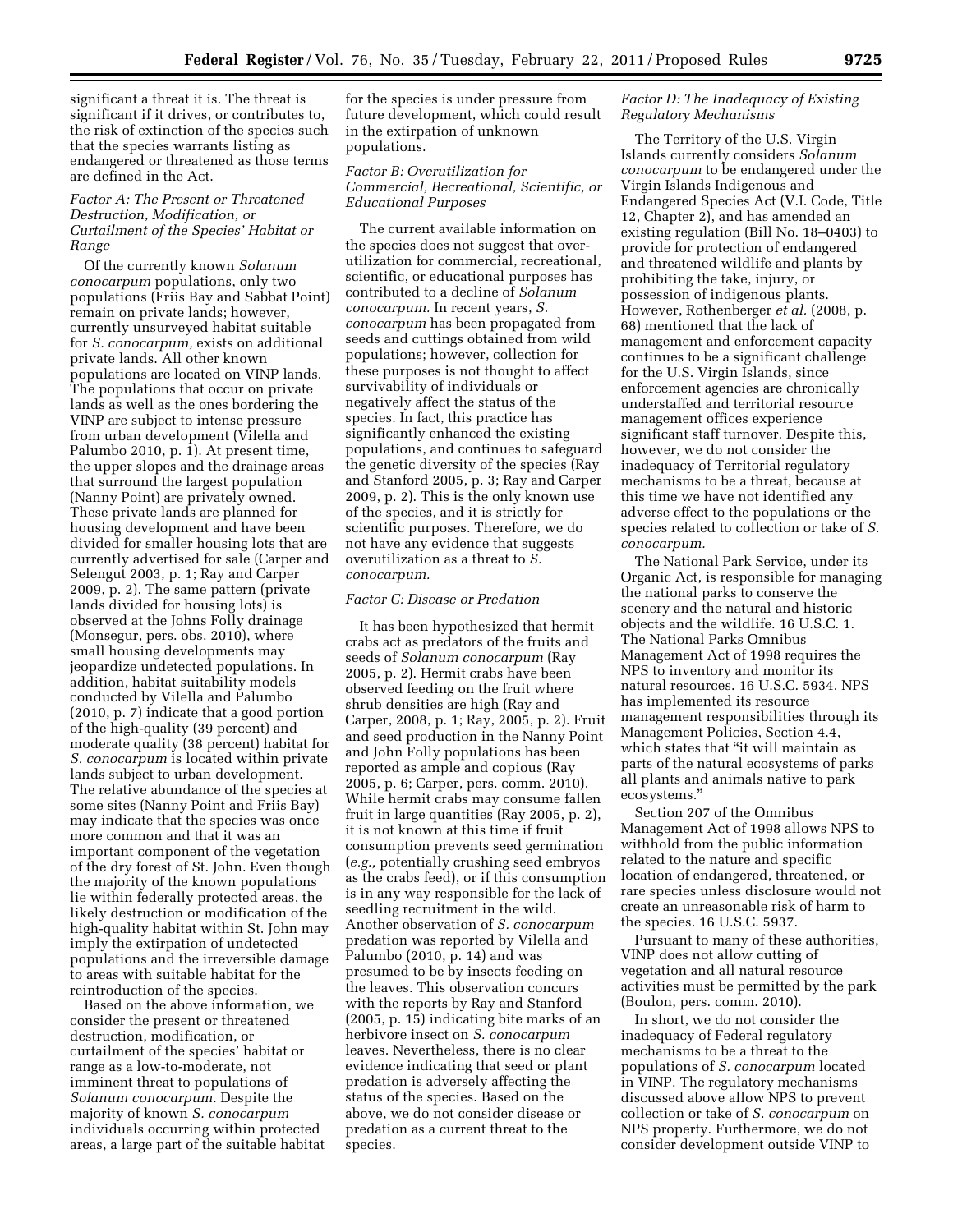be a threat to *S. conocarpum*  populations inside VINP.

# *Factor E: Other Natural or Manmade Factors Affecting the Continued Existence of the Species*

### Human-Induced Fires

In the Caribbean, native plant species, particularly endemics with limited distribution, may be vulnerable to natural or manmade events such as hurricanes and human-induced fires. Fire is not a natural component of subtropical dry forest in Puerto Rico and the Virgin Islands; thus, most species found in this type of forest are not fire adapted (Monsegur 2009, p. 26). *Solanum conocarpum* is associated with lower elevation dry forests. This habitat may be susceptible to forest fires, particularly on private lands, where fire could be accidentally ignited. Furthermore, regenerating forests, such as the ones prevalent in St. John, are prone to wildfires that promote a decrease in the stature of the vegetation and allow for the development of persistent shrubland dominated by introduced tree species and grasses (Wiley and Vilella 1998, p. 340). Studies conducted within the Guanica Forest in southern Puerto Rico indicate that some exotic tree species can remain as a dominant canopy species for at least 80 years (Wolfe 2009, p. 2). Given the growth habit of *S. conocarpum,* it is unlikely that mature individuals would survive a fire even of moderate intensity (Vilella and Palumbo 2010, p. 15), and, therefore, the species might be outcompeted by exotics. However, a site visit to St. John to evaluate the threats to the species, found no substantial evidence that fires posed as an imminent threat to the species (Monsegur, pers. obs. 2010). The only site that is vulnerable to fires is the John Folly site, due to its proximity to a road and the accumulation of debris associated with a former house (Monsegur, pers. obs. 2010). In addition, the VINP has a fire prevention plan that includes the protection of native species, including *S. conocarpum.*  Therefore, we conclude that this species is not currently threatened by humaninduced fires.

### Hurricanes and Climate Change

Hurricanes frequently affect the islands of the Caribbean. Successional responses to hurricanes can influence the structure and composition of plant communities in the Caribbean islands (Van Bloem *et al.* 2005, p. 576). Within natural conditions, it is likely that *Solanum conocarpum* is well adapted to these tropical storms. However, the

cumulative effect of severe tropical storms and increased sediment runoff may jeopardize the establishment of seedlings along drainage areas usually associated with suitable habitat for *S. conocarpum* (Ray 2005, p. 2; Monsegur, pers. obs. 2010). Due to the low number of adult individuals and the problems regarding the natural recruitment of the species, severe tropical storms may have an adverse impact on the species. However, based on the available information, we consider hurricanes as a low and not imminent threat to the species.

*Solanum conocarpum* may be further threatened by climate change, which is predicted to increase the frequency and strength of tropical storms and can cause severe droughts (Hopkinson *et al.*  2008, p. 260). The cumulative effect of coastal erosion due to severe hurricanes plus the habitat modification for urban and tourist development can further diminish the availability of suitable habitat and, therefore, limit population expansion and colonization of new areas. In addition, the possibility of severe droughts may contribute to an increase in the quantity and frequency of fires on the island. These cumulative factors may reduce the number of individuals and further reduce populations. As a result, we consider the threat of climate change to be moderate and imminent. We do not anticipate any changes that would appreciably reduce this threat in the foreseeable future.

### Lack of Natural Recruitment

Lack of natural recruitment represents one of the major threats to the *Solanum conocarpum.* Based on the structure of the populations of Nanny Point and John Folly, these populations are predominantly composed of old individuals. This is also true for the Brown Bay Trail individual. Seedling and sapling stages are missing in these populations, and old individuals are dying due to competition with other species such as vines. Without natural recruitment or successful augmentation from captive propagated individuals, these populations are likely to become extirpated as older *S. conocarpum*  individuals die. Despite the efforts to enhance the natural populations by planting seedlings and saplings, it is unknown if the planted individuals will develop as mature plants capable of reproduction. Flowering or fruit production of individuals planted in the wild has not been reported to date. Additionally, the structure of the existing wild population indicates that they are mostly composed of old individuals (Monsegur, pers. obs. 2010).

Hermit crab consumption of fruit is currently the only factor suspected in the lack of natural recruitment; however, as both species coevolved in the same habitat, this consumption is unlikely to explain the complete lack of recruitment. Plant sterility is also not a viable theory for the lack of recruitment, as germination under greenhouse conditions is highly successful, with almost 100-percent germination (Ray and Stanford, 2005, p. 6). Although the cause of *Solanum conocarpum'*s unsuccessful recruitment is unknown, it is not the only species within the Solanaceae family facing this threat. Matabuey (*Goetzea elegans*) is an example of another species endemic to the Caribbean that shows a conspicuous flowering with showy fruits, but faces problems with its dispersion and recruitment. Similar to *Solanum conocarpum,* matabuey shows an outstanding germination under greenhouse conditions. Based on the above, we consider lack of natural recruitment as a high and imminent threat to the species.

### Reproductive Biology

The nature of the relationships between *Solanum conocarpum* and the different pollinators and seed dispersers that have interacted with this species over its evolutionary history is important to consider. Controlled pollination studies concluded that this species is an obligate outcrosser (reproduction requires pollen from another plant) with complete selfincompatibility (Ray and Stanford 2005, p. 5). As plant populations become reduced and spatially segregated, important life-history needs provided by pollinators and seed dispersers may be compromised (Kearns and Inouye 1997, p. 299). It is possible that the natural fruit dispersers of *S. conocarpum*  focused on other food sources as the populations of this shrub became increasingly patchy, due to changes in the structure and composition of the vegetation because of deforestation and introduction of exotic plant species. The absence of a fruit disperser may indicate that the disperser of a species is extinct or that the populations are too small to attract the disperser (Roman, 2006, p. 50). The loss of potential breeding partners, reduction or loss of pollinators, and the loss of seed dispersers are examples of negative impacts due to habitat fragmentation (Kearns and Inouye 1997, p. 299; Murren 2002, p. 101). As an obligate outcrosser, *S. conocarpum* encounters another challenge, in that isolated and relic individuals may no longer reproduce unless enhancement and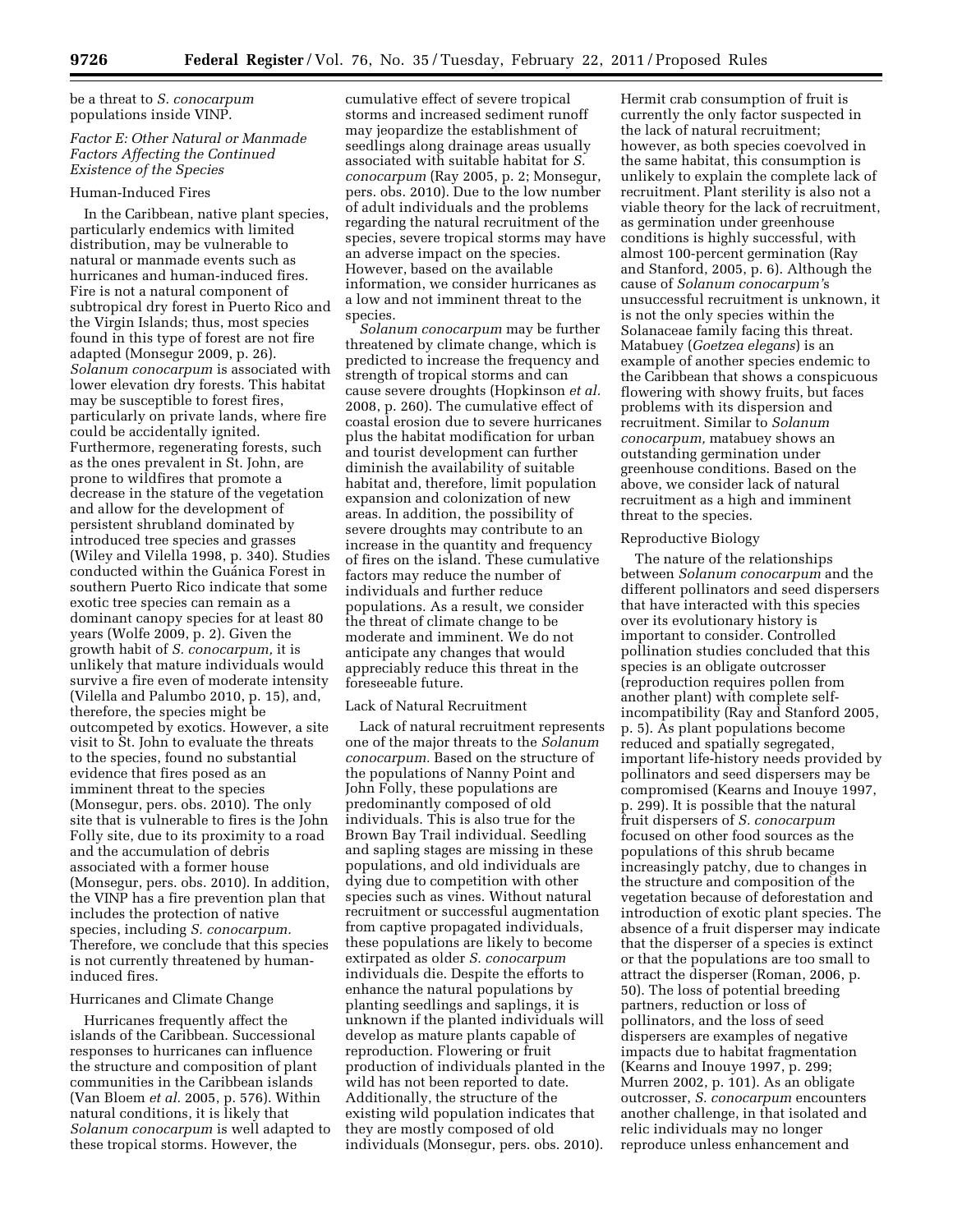artificial propagation projects are conducted. We consider the absence of natural dispersion to be a high and imminent threat.

# Genetic Variation

Along with a decreasing population size, negative impacts of habitat fragmentation may result in erosion of genetic variation through the loss of alleles by random genetic drift (Honnay and Jacquemyn, 2007, p. 824). Habitat fragmentation may also limit the ability of a species to respond to a changing environment (Booy *et al.* 2000, p. 385). Research conducted on *Solanum conocarpum* shows a reduction in its genetic diversity (Ray and Stanford 2005, p. 18). The population with the greatest genetic diversity is the one located at Nanny Point, which also has the largest number of individuals. In addition to attempts to safeguard the genetic diversity of the species, the survival of reintroduced individuals needs to be monitored, as well as their development into mature individuals capable of contributing to the natural recruitment of the species. Consequently, the protection and monitoring of known adult individuals should be considered as a high priority for the conservation of the species. Based on the above, we consider the lack of genetic variation as a moderate but imminent threat to the species.

### Nonnative Species

Exotic mammal browsers are found throughout the range of *Solanum conocarpum* on St. John Island. These include feral goats (*Capra aegagrus hircus*), pigs (*Sus scrofa*), Key deer (*Odocoileus virginianus clavium*), and donkeys (*Equus asinus*) (Vilella and Palumbo 2010, p. 5; Monsegur, pers. obs. 2010). Feral donkeys, pigs, deer, and goats could directly and indirectly affect *S. conocarpum* populations by uprooting and eating seedlings, destabilizing slopes, and dispersing exotic plant species, thus preventing or reducing sustainability of populations of *S. conocarpum.* However, the extent of such threats to the species is "speculative" (NPS 2003, p. 37) and "imprecise" (NPS 2004, p. 43). There is no available information on the role these exotic species may play as a limiting factor to *S. conocarpum*  population dynamics in general, and to recruitment in particular (Schemske *et al.* 1994, p. 592). VINP is implementing plans to control the populations of nonnative feral hogs, goats, and sheep within VINP (NPS 2003, 2004). Feral hog populations in VINP are low, and reduction efforts have been targeted to

problem areas such as Reef Bay Valley (NPS 2008, p. 2).

However, hogs continue to be a problem at the Reef Bay area as they uproot the vegetation searching for food and water (Monsegur, Service, unpublished data 2010). The Service conducted a field assessment that confirmed the presence of exotic mammal species within *Solanum conocarpum* habitat, and which highlighted the abundance of the Key deer and herds of feral goats (Monsegur, Service, unpublished data 2010). The observations by Monsegur (2010) coincide with reports of a high abundance of key deer within the range of *S. conocarpum* by Ray and Stanford (2005, p. 19), and also with reports from the NPS that describe deer populations as increasing (NPS 2008, p. 4). Despite the reports of the intrusion of freeroaming ungulates within *S. conocarpum* natural populations (Ray and Stanford, 2005, p. 5), there is a lack of information regarding the specific adverse effects of these exotic animals on the species. It is expected that, due to their abundance, exotic mammal species are modifying the structure of the vegetation and, therefore, the environmental conditions on these areas. This may imply changes to microhabitat conditions that are necessary for seed germination and seedling recruitment of *S. conocarpum.*  Apparently, the distribution of the species seems to be more correlated with abiotic or environmental factors, than with composition or structure of the vegetation, as *S. conocarpum* shows little fidelity to any particular suite of community associates (Ray and Stanford 2005, p. 5).

At this time, there is no clear evidence that donkeys, deer, pigs, or goats constitute a specific threat to *Solanum conocarpum* by feeding on young or adult, wild or reintroduced individuals, and fruits of the species. However, the impacts of introduced herbivores on the species include modifying the structure of the vegetation and the environmental conditions in which *S. conocarpum*  evolved and that are required for their natural recruitment. Based on the above, we consider the effects of ungulates as a moderate but imminent threat to the species.

In summary, we consider that *Solanum conocarpum* is threatened by the lack of natural recruitment, absence of dispersers, fragmented distribution, lack of genetic variation, climate change, and habitat destruction or modification by exotic mammal species. These threats are evidenced by the reduced number of individuals, low

number of populations, and lack of connectivity between populations, any or all of which may result in an increased risk of genetic drift. Thus, we consider threats under this factor to be high in magnitude and imminent.

#### **Finding**

As required by the Act, we conducted a review of the status of the species and considered the five factors in assessing whether *Solanum conocarpum* is threatened or endangered throughout all or a significant portion of its range. We examined the best scientific and commercial information available regarding the past, present, and future threats faced by the species. We reviewed the petition, information available in our files, and other available published and unpublished information; consulted with species and habitat experts and other Federal and State agencies; and conducted field surveys on the island of St. John.

This status review identified threats to the species attributable to Factors A and E. Of the currently known eight populations, two are located on private lands, and six are located in the Virgin Islands National Park System. Habitat modification may result in irreversible damage to the species' natural habitat, decreasing the number of individuals in already small populations. In addition, the current sale of private housing lots adjacent to currently known populations may suggest future urban developments that could lead to the extirpation of unknown populations (see Factor A).

*Solanum conocarpum* is also threatened by the lack of natural recruitment, absence of dispersers, fragmented distribution, lack of genetic variation, and habitat destruction or modification by exotic mammal species. These threats are evidenced by the predominance of old individuals in the populations, reduced number of individuals, low number of populations, and lack of connectivity between populations, any or all of which may result in an increased risk of genetic drift. Furthermore, four of the currently known localities consist of a single individual, which may not be sustainable, as the species has been identified as an obligate outcrosser. One natural population has been reported as extirpated, the largest population has suffered a reduction of approximately 25 percent of the natural individuals, and low genetic variability has been reported for the species. In addition, the abundance of feral animals may modify the structure of vegetation and may change the conditions necessary for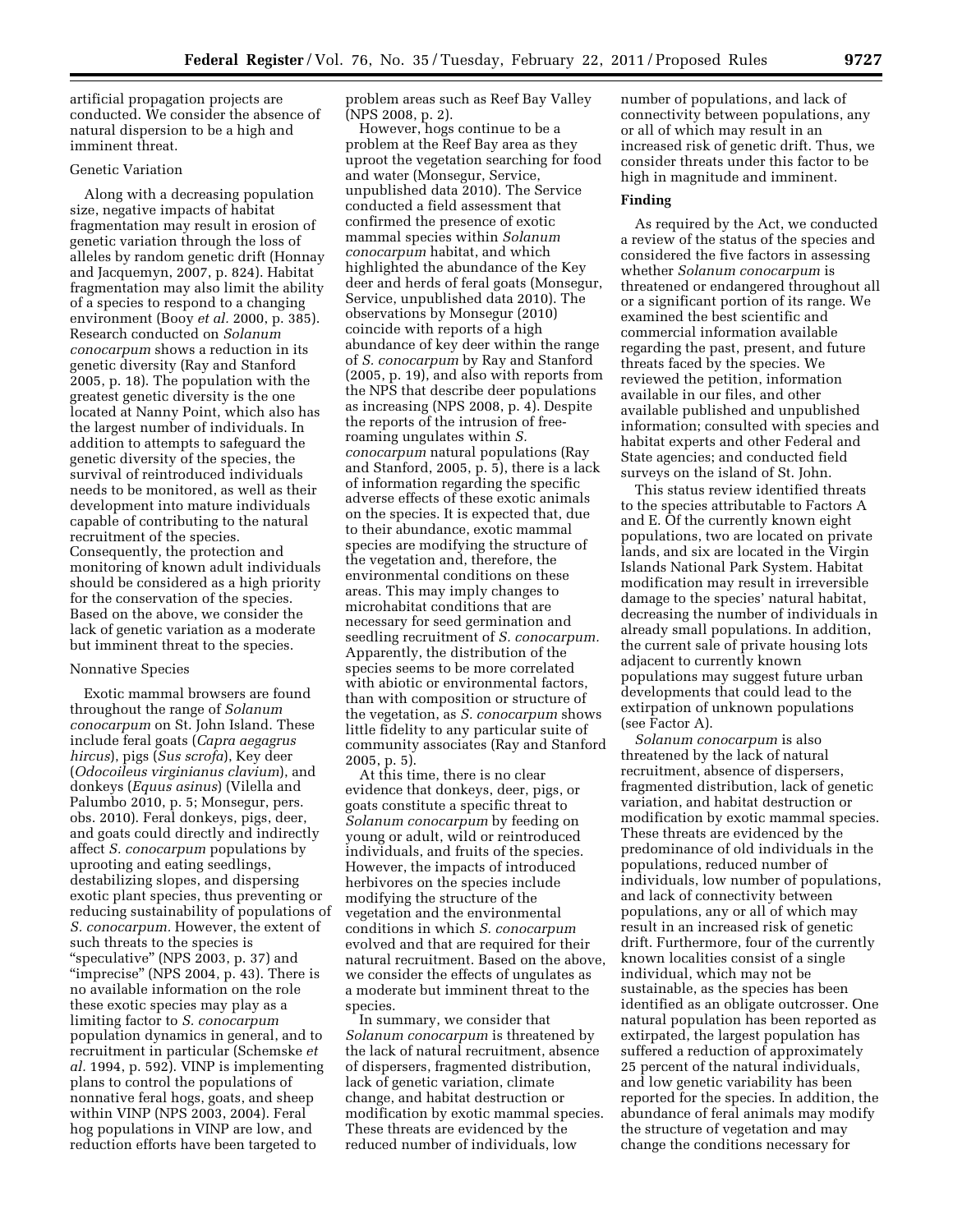seed germination or seedling recruitment (see Factor E).

The Service does not have any substantial evidence to suggest that overutilization (Factor B), predation or disease (Factor C) or inadequacy of regulatory mechanisms (Factor D) is a threat for *Solanum conocarpum* at this time.

On the basis of the best scientific and commercial information available, we find that listing *Solanum conocarpum* is warranted. We will make a determination on the status of the species as threatened or endangered when we develop a proposed listing determination. However, as explained in more detail below, an immediate proposal of a regulation implementing this action is precluded by higher priority listing actions, and the need to make progress on adding or removing already qualified species from the Lists of Endangered and Threatened Wildlife and Plants.

We reviewed the available information to determine if the existing and foreseeable threats render the species at risk of extinction now such that issuing an emergency regulation temporarily listing the species under section 4(b)(7) of the Act is warranted. We determined that issuing an emergency regulation temporarily listing this species is not warranted at this time, since approximately 198 individuals in natural populations are known to occur in 8 localities where the majority of the individuals (86 percent) are located within protected areas (Table 1). However, if at any time we determine that issuing an emergency regulation temporarily listing the species is warranted, we will initiate this action at that time.

#### **Listing Priority Number**

The Service adopted guidelines on September 21, 1983 (48 FR 43098), to establish a rational system for utilizing available resources for the highest priority species when adding species to the Lists of Endangered or Threatened Wildlife and Plants or reclassifying species listed as threatened to endangered status. The system places greatest importance on the immediacy and magnitude of threats, but also factors in the level of taxonomic distinctiveness by assigning priority in descending order to monotypic genera, full species, and subspecies (or equivalently, distinct population segments of vertebrates).

Using this guidance, we assign each candidate an LPN of 1 to 12, depending on the magnitude of threats (high vs. moderate to low), immediacy of threats (imminent or nonimminent), and

taxonomic status of the species (in order of priority: Monotypic genus (a species that is the sole member of a genus), species, or part of a species (subspecies, distinct population segment, or significant portion of the range)). The lower the listing priority number, the higher the listing priority (that is, a species with an LPN of 1 would have the highest listing priority).

Under the Service's guidelines, the magnitude of threat is the first criterion we look at when establishing a listing priority. The guidance indicates that species with the highest magnitude of threat are those species facing the greatest threats to their existence. These species receive the highest listing priority. We consider the threats to *Solanum conocarpum* to be high in magnitude because many of the threats that we analyzed are present throughout the range and are likely to result in adverse impact to the status of the species.

Under our LPN guidelines, the second criterion we consider in assigning a listing priority is the immediacy of threats. This criterion is intended to ensure that species facing actual, identifiable threats are given priority over those for which threats are will likely occur in the future, or species that are intrinsically vulnerable but are not known to be presently facing threats. Not all threats to *Solanum conocarpum*  are imminent, but we do have evidence of some currently ongoing threats. Studies show that *S. conocarpum* is limited by its lack of recruitment and low reproductive capacity, both of which are likely due to habitat fragmentation.

Threats under Factor A are low-tomoderate, but not imminent because of protections provided through conservation agreements within private lands and management of the populations on VINP lands. The majority of the threats to Factor E are high in magnitude and imminent because they are currently occurring throughout the range of the species and result in the lack of successful recruitment. Threats under Factor E have occurred in the past and are clearly a threat today and in the near future. These impacts directly affect the species ability to produce new plants and the older plants are dying due to competition with other vegetation. Additionally, the pollinators and seed dispersers are unknown and may be focused on other food sources as the species population became fragmented. The U.S. Virgin Island and the IUCN have already classified this species as endangered according to their criteria.

The third criterion in our LPN guidelines is intended to devote resources to those species representing highly distinctive or isolated gene pools as reflected by taxonomy. We determined that *Solanum conocarpum*  is a full species, and as noted above, it faces threats of a high magnitude and nonimmediacy.

As a result of our analysis of the best available scientific and commercial information, we assigned *Solanum conocarpum* a Listing Priority Number 2, based on the high magnitude and imminent threats described under Factor E. At least two of the threats discussed above are occurring now, and we anticipate they will still occur in the near future in St. John. These threats are ongoing and in some cases are considered irreversible. While we conclude that listing the species is warranted, an immediate proposal to list this species is precluded by work on higher priority listing actions with absolute statutory, court-ordered, or court-approved deadlines and final listing determinations for those species that were proposed for listing with funds from Fiscal Year 2011. This work includes all the actions listed in the tables below under expeditious progress.

We will continue to monitor the threats to *Solanum conocarpum,* and the species' status on an annual basis, and should the magnitude or the imminence of the threats change, we will revisit our assessment of the LPN.

### **Preclusion and Expeditious Progress**

Preclusion is a function of the listing priority of a species in relation to the resources that are available and the cost and relative priority of competing demands for those resources. Thus, in any given fiscal year (FY), multiple factors dictate whether it will be possible to undertake work on a listing proposal regulation or whether promulgation of such a proposal is precluded by higher-priority listing actions.

The resources available for listing actions are determined through the annual Congressional appropriations process. The appropriation for the Listing Program is available to support work involving the following listing actions: Proposed and final listing rules; 90-day and 12-month findings on petitions to add species to the Lists of Endangered and Threatened Wildlife and Plants (Lists) or to change the status of a species from threatened to endangered; annual "resubmitted" petition findings on prior warrantedbut-precluded petition findings as required under section 4(b)(3)(C)(i) of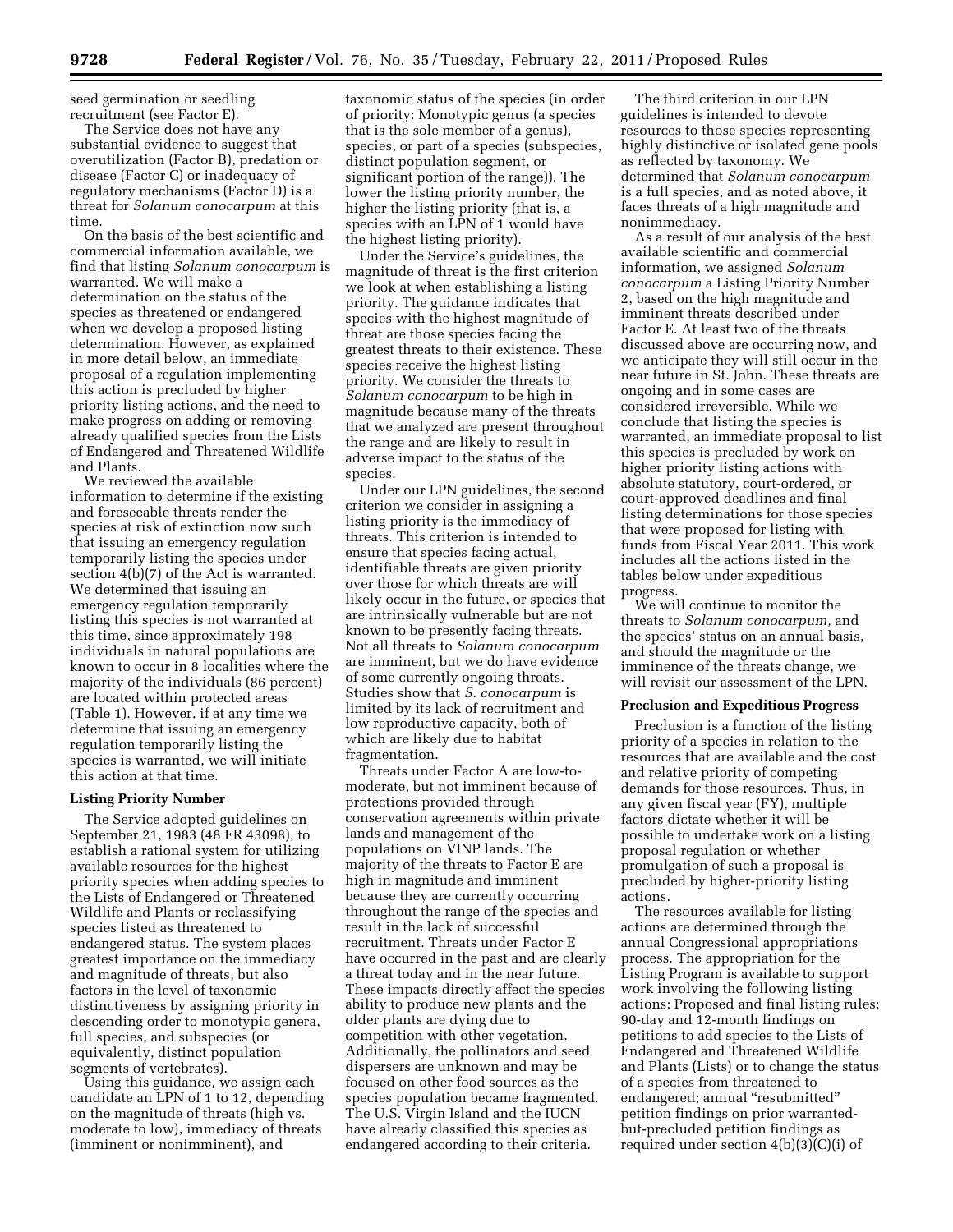the Act; critical habitat petition findings; proposed and final rules designating critical habitat; and litigation-related, administrative, and program-management functions (including preparing and allocating budgets, responding to Congressional and public inquiries, and conducting public outreach regarding listing and critical habitat). The work involved in preparing various listing documents can be extensive and may include, but is not limited to: Gathering and assessing the best scientific and commercial data available and conducting analyses used as the basis for our decisions; writing and publishing documents; and obtaining, reviewing, and evaluating public comments and peer review comments on proposed rules and incorporating relevant information into final rules. The number of listing actions that we can undertake in a given year also is influenced by the complexity of those listing actions; that is, more complex actions generally are more costly. The median cost for preparing and publishing a 90-day finding is \$39,276; for a 12-month finding, \$100,690; for a proposed rule with critical habitat, \$345,000; and for a final listing rule with critical habitat, the median cost is \$305,000.

We cannot spend more than is appropriated for the Listing Program without violating the Anti-Deficiency Act (see 31 U.S.C. 1341(a)(1)(A)). In addition, in FY 1998 and for each fiscal year since then, Congress has placed a statutory cap on funds which may be expended for the Listing Program, equal to the amount expressly appropriated for that purpose in that fiscal year. This cap was designed to prevent funds appropriated for other functions under the Act (for example, recovery funds for removing species from the Lists), or for other Service programs, from being used for Listing Program actions (see House Report 105–163, 105th Congress, 1st Session, July 1, 1997).

Since FY 2002, the Service's budget has included a critical habitat subcap to ensure that some funds are available for other work in the Listing Program (''The critical habitat designation subcap will ensure that some funding is available to address other listing activities'' (House Report No. 107–103, 107th Congress, 1st Session, June 19, 2001)). In FY 2002 and each year until FY 2006, the Service has had to use virtually the entire critical habitat subcap to address courtmandated designations of critical habitat, and consequently none of the critical habitat subcap funds have been available for other listing activities. In some FYs since 2006, we have been able to use some of the critical habitat

subcap funds to fund proposed listing determinations for high-priority candidate species. In other FYs, while we were unable to use any of the critical habitat subcap funds to fund proposed listing determinations, we did use some of this money to fund the critical habitat portion of some proposed listing determinations so that the proposed listing determination and proposed critical habitat designation could be combined into one rule, thereby being more efficient in our work. At this time, for FY 2011, we do not know if we will be able to use some of the critical habitat subcap funds to fund proposed listing determinations.

We make our determinations of preclusion on a nationwide basis to ensure that the species most in need of listing will be addressed first and also because we allocate our listing budget on a nationwide basis. Through the listing cap, the critical habitat subcap, and the amount of funds needed to address court-mandated critical habitat designations, Congress and the courts have in effect determined the amount of money available for other listing activities nationwide. Therefore, the funds in the listing cap, other than those needed to address court-mandated critical habitat for already listed species, set the limits on our determinations of preclusion and expeditious progress.

Congress identified the availability of resources as the only basis for deferring the initiation of a rulemaking that is warranted. The Conference Report accompanying Public Law 97–304 (Endangered Species Act Amendments of 1982), which established the current statutory deadlines and the warrantedbut-precluded finding, states that the amendments were ''not intended to allow the Secretary to delay commencing the rulemaking process for any reason other than that the existence of pending or imminent proposals to list species subject to a greater degree of threat would make allocation of resources to such a petition [that is, for a lower-ranking species] unwise.'' Although that statement appeared to refer specifically to the ''to the maximum extent practicable'' limitation on the 90-day deadline for making a ''substantial information'' finding, that finding is made at the point when the Service is deciding whether or not to commence a status review that will determine the degree of threats facing the species, and therefore the analysis underlying the statement is more relevant to the use of the warranted-butprecluded finding, which is made when the Service has already determined the degree of threats facing the species and

is deciding whether or not to commence a rulemaking.

In FY 2011, on December 22, 2010, Congress passed a continuing resolution which provides funding at the FY 2010 enacted level through March 4, 2011. Until Congress appropriates funds for FY 2011 at a different level, we will fund listing work based on the FY 2010 amount. Thus, at this time in FY 2011, the Service anticipates an appropriation of \$22,103,000 based on FY 2010 appropriations. Of that, the Service must dedicate \$11,632,000 for determinations of critical habitat for already listed species. Also \$500,000 is appropriated for foreign species listings under the Act. The Service thus has \$9,971,000 available to fund work in the following categories: Compliance with court orders and court-approved settlement agreements requiring that petition findings or listing determinations be completed by a specific date; section 4 (of the Act) listing actions with absolute statutory deadlines; essential litigation-related, administrative, and listing programmanagement functions; and highpriority listing actions for some of our candidate species. In FY 2010 the Service received many new petitions and a single petition to list 404 species. The receipt of petitions for a large number of species is consuming the Service's listing funding that is not dedicated to meeting court-ordered commitments. Absent some ability to balance effort among listing duties under existing funding levels, it is unlikely that the Service will be able to initiate any new listing determination for candidate species in FY 2011.

In 2009, the responsibility for listing foreign species under the Act was transferred from the Division of Scientific Authority, International Affairs Program, to the Endangered Species Program. Therefore, starting in FY 2010, we used a portion of our funding to work on the actions described above for listing actions related to foreign species. In FY 2011, we anticipate using \$1,500,000 for work on listing actions for foreign species which reduces funding available for domestic listing actions, however, currently only \$500,000 has been allocated. Although there are currently no foreign species issues included in our high-priority listing actions at this time, many actions have statutory or court-approved settlement deadlines, thus increasing their priority. The budget allocations for each specific listing action are identified in the Service's FY 2011 Allocation Table (part of our record).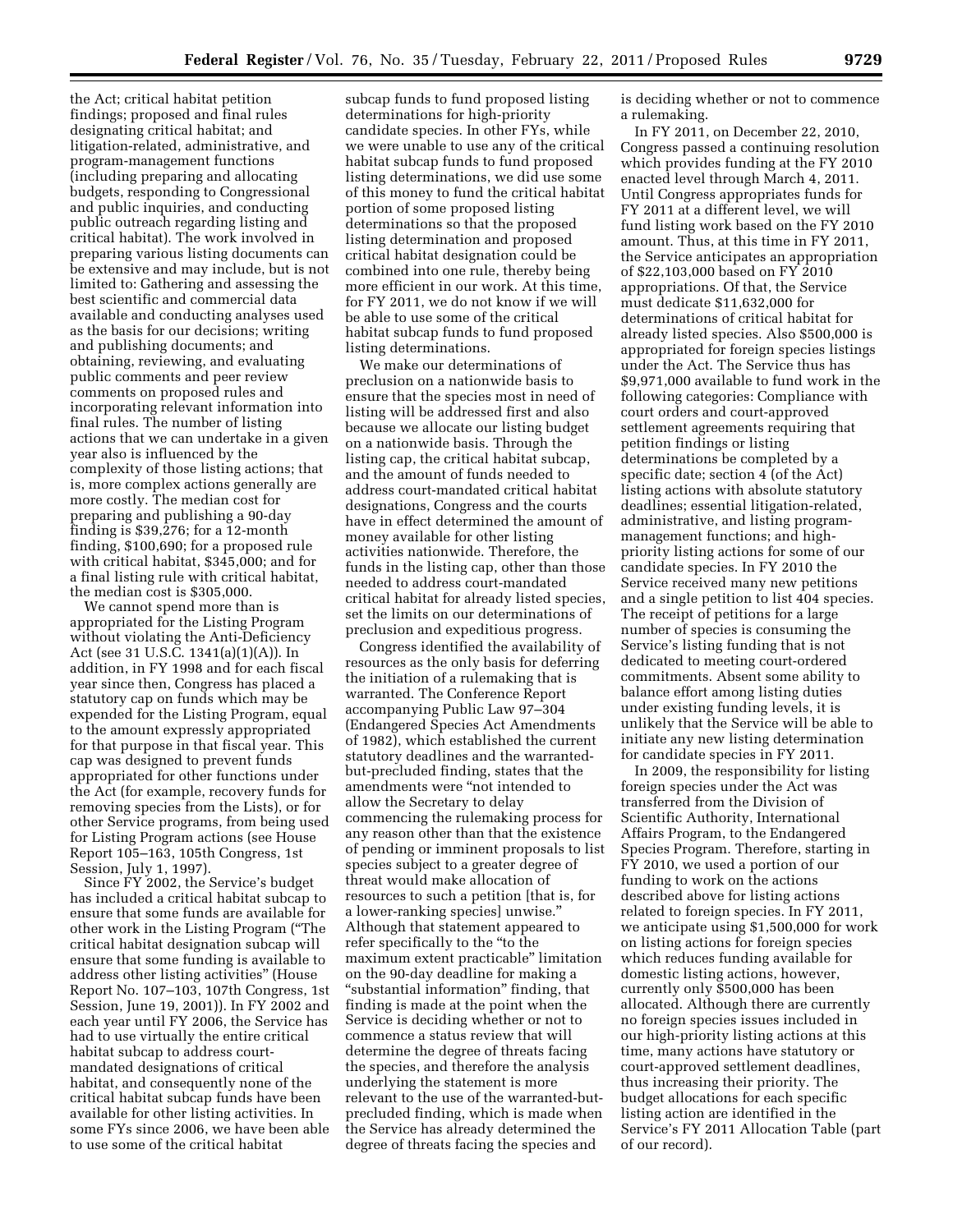For the above reasons, funding a proposed listing determination for *Solanum conocarpum* is precluded by court-ordered and court-approved settlement agreements, listing actions with absolute statutory deadlines, and work on proposed listing determinations for those candidate species with a higher listing priority (i.e., candidate species with LPNs of 1).

As discussed under Listing Priority Number above, based on our September 21, 1983, guidance for assigning an LPN for each candidate species (48 FR 43098), we have a significant number of species with a LPN of 2. Because of the large number of high-priority species, we have further ranked the candidate species with an LPN of 2 by using the following extinction-risk type criteria: International Union for the Conservation of Nature and Natural Resources (IUCN) Red list status/rank, Heritage rank (provided by NatureServe), Heritage threat rank (provided by NatureServe), and species currently with fewer than 50 individuals, or 4 or fewer populations. Those species with the highest IUCN rank (critically endangered), the highest Heritage rank (G1), the highest Heritage threat rank (substantial, imminent threats), and currently with fewer than 50 individuals, or fewer than 4 populations, originally comprised a

group of approximately 40 candidate species ("Top 40"). These 40 candidate species have had the highest priority to receive funding to work on a proposed listing determination. As we work on proposed and final listing rules for those 40 candidates, we apply the ranking criteria to the next group of candidates with an LPN of 2 and 3 to determine the next set of highest priority candidate species. Finally, proposed rules for reclassification of threatened species to endangered are lower priority, since as listed species, they are already afforded the protection of the Act and implementing regulations. However, for efficiency reasons, we may choose to work on a proposed rule to reclassify a species to endangered if we can combine this with work that is subject to a court-determined deadline.

With our workload so much bigger than the amount of funds we have to accomplish it, it is important that we be as efficient as possible in our listing process. Therefore, as we work on proposed rules for the highest priority species in the next several years, we are preparing multi-species proposals when appropriate, and these may include species with lower priority if they overlap geographically or have the same threats as a species with an LPN of 2. In addition, we take into consideration the availability of staff resources when

# FY 2011 COMPLETED LISTING ACTIONS

we determine which high-priority species will receive funding to minimize the amount of time and resources required to complete each listing action.

As explained above, a determination that listing is warranted but precluded must also demonstrate that expeditious progress is being made to add and remove qualified species to and from the Lists of Endangered and Threatened Wildlife and Plants. As with our "precluded" finding, the evaluation of whether progress in adding qualified species to the Lists has been expeditious is a function of the resources available for listing and the competing demands for those funds. (Although we do not discuss it in detail here, we are also making expeditious progress in removing species from the list under the Recovery program in light of the resource available for delisting, which is funded by a separate line item in the budget of the Endangered Species Program. So far during FY 2011, we have completed one delisting rule.) Given the limited resources available for listing, we find that we are making expeditious progress in FY 2011 in the Listing. This progress included preparing and publishing the following determinations:

| <b>Publication date</b> | Title                                                                                                                                                       | Actions                                                                  | FR Pages          |
|-------------------------|-------------------------------------------------------------------------------------------------------------------------------------------------------------|--------------------------------------------------------------------------|-------------------|
| $10/6/2010$             | Endangered Status for the Altamaha Spinymussel and Designation<br>of Critical Habitat.                                                                      | Proposed Listing En-<br>dangered.                                        | 75 FR 61664-61690 |
| 10/7/2010               | 12-month Finding on a Petition To List the Sacramento Splittail as<br>Endangered or Threatened.                                                             | Notice of 12-month<br>petition finding, Not<br>warranted.                | 75 FR 62070-62095 |
| $10/28/2010$            | Endangered Status and Designation of Critical Habitat for<br>Spikedace and Loach Minnow.                                                                    | Proposed Listing En-<br>dangered (uplisting).                            | 75 FR 66481-66552 |
|                         | 90-Day Finding on a Petition To List the Bay Springs Salamander<br>as Endangered.                                                                           | Notice of 90-day Peti-<br>tion Finding, Not<br>substantial.              | 75 FR 67341-67343 |
|                         | Determination of Endangered Status for the Georgia Pigtoe Mus-<br>sel, Interrupted Rocksnail, and Rough Hornsnail and Designa-<br>tion of Critical Habitat. | Final Listing Endan-<br>gered.                                           | 75 FR 67511-67550 |
| $11/2/2010$             | Listing the Rayed Bean and Snuffbox as Endangered                                                                                                           | Proposed Listing En-<br>dangered.                                        | 75 FR 67551-67583 |
|                         | 12-Month Finding on a Petition To List Cirsium wrightii (Wright's<br>Marsh Thistle) as Endangered or Threatened.                                            | Notice of 12-month<br>petition finding,<br>Warranted but pre-<br>cluded. | 75 FR 67925-67944 |
| $12/14/2010$            |                                                                                                                                                             | Proposed Listing En-<br>dangered.                                        | 75 FR 77801-77817 |
| 12/14/2010              | 12-month Finding on a Petition To List the North American Wol-<br>verine as Endangered or Threatened.                                                       | Notice of 12-month<br>petition finding,<br>Warranted but pre-<br>cluded. | 75 FR 78029-78061 |
| 12/14/2010              | 12-Month Finding on a Petition To List the Sonoran Population of<br>the Desert Tortoise as Endangered or Threatened.                                        | Notice of 12-month<br>petition finding,<br>Warranted but pre-<br>cluded. | 75 FR 78093-78146 |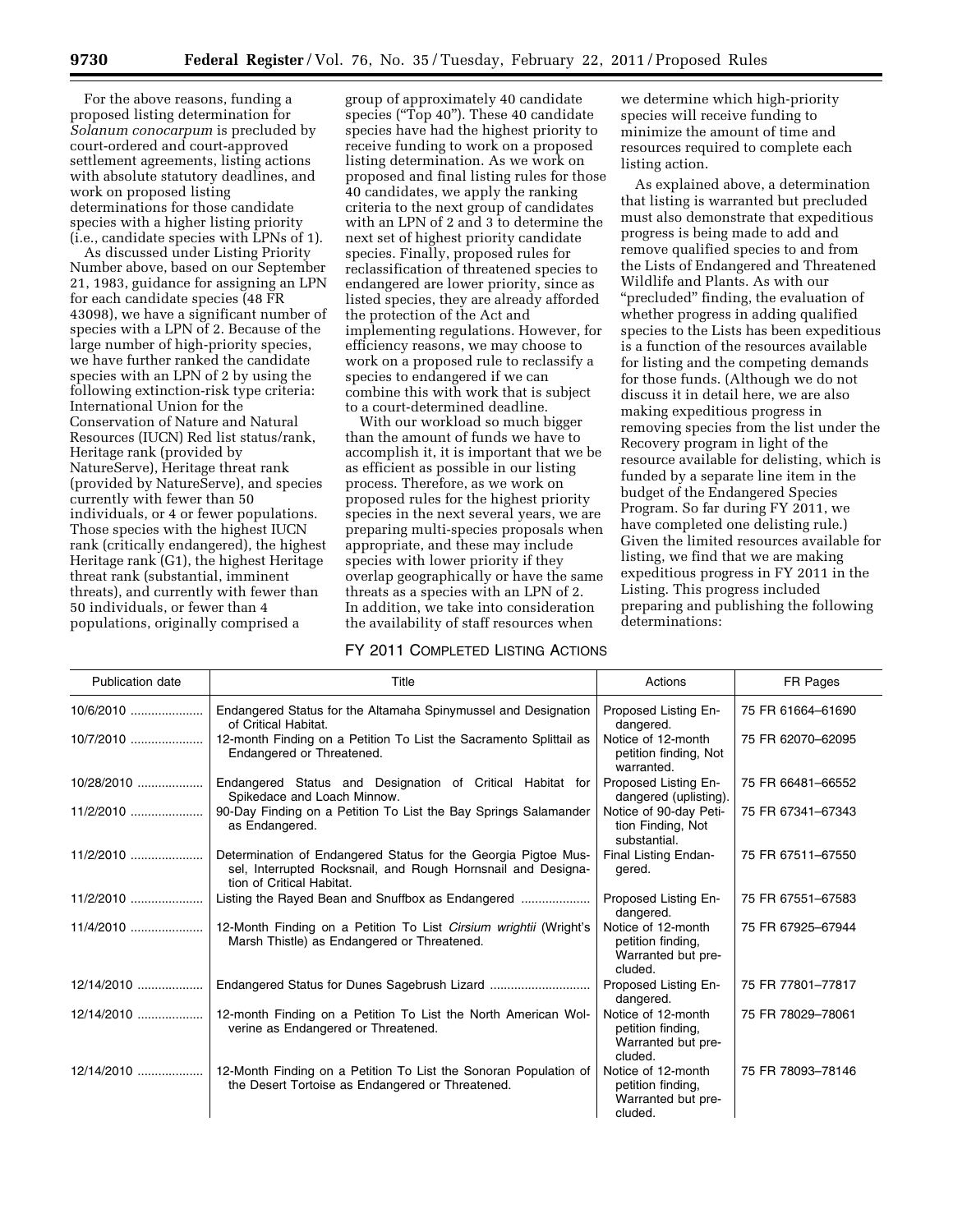| Publication date | Title                                                                                                                   | Actions                                                                  | FR Pages          |
|------------------|-------------------------------------------------------------------------------------------------------------------------|--------------------------------------------------------------------------|-------------------|
| 12/15/2010       | 12-Month Finding on a Petition To List Astragalus microcymbus<br>and Astragalus schmolliae as Endangered or Threatened. | Notice of 12-month<br>petition finding.<br>Warranted but pre-<br>cluded. | 75 FR 78513-78556 |
| 12/28/2010       | Listing Seven Brazilian Bird Species as Endangered Throughout<br>Their Range.                                           | Final Listing Endan-<br>gered.                                           | 75 FR 81793-81815 |
| $1/4/2011$       | 90-Day Finding on a Petition To List the Red Knot subspecies<br>Calidris canutus roselaari as Endangered.               | Notice of 90-day Peti-<br>tion Finding, Not<br>substantial.              | 76 FR 304-311     |
| $1/19/2011$      | Endangered Status for the Sheepnose and Spectaclecase Mussels                                                           | Proposed Listing En-<br>dangered.                                        | 76 FR 3392-3420   |
| 2/10/2011        | 12-Month Finding on a Petition To List the Pacific Walrus as En-<br>dangered or Threatened.                             | Notice of 12-month<br>petition finding.<br>Warranted but pre-<br>cluded. | 76 FR 7634-7679   |

FY 2011 COMPLETED LISTING ACTIONS—Continued

Our expeditious progress also includes work on listing actions that we funded in FY 2010 and FY 2011 but have not yet been completed to date. These actions are listed below. Actions in the top section of the table are being conducted under a deadline set by a court. Actions in the middle section of the table are being conducted to meet

statutory timelines, that is, timelines required under the Act. Actions in the bottom section of the table are highpriority listing actions. These actions include work primarily on species with an LPN of 2, and, as discussed above, selection of these species is partially based on available staff resources, and when appropriate, include species with a lower priority if they overlap geographically or have the same threats as the species with the high priority. Including these species together in the same proposed rule results in considerable savings in time and funding, as compared to preparing separate proposed rules for each of them in the future.

# ACTIONS FUNDED IN FY 2010 AND FY 2011 BUT NOT YET COMPLETED

| Species                                                                                                                                                                                                                                                                                               | Action                                                                                                                                                                                                                                                                                                                                                                                                                                                                                                                 |  |  |  |
|-------------------------------------------------------------------------------------------------------------------------------------------------------------------------------------------------------------------------------------------------------------------------------------------------------|------------------------------------------------------------------------------------------------------------------------------------------------------------------------------------------------------------------------------------------------------------------------------------------------------------------------------------------------------------------------------------------------------------------------------------------------------------------------------------------------------------------------|--|--|--|
| <b>Actions Subject to Court Order/Settlement Agreement</b>                                                                                                                                                                                                                                            |                                                                                                                                                                                                                                                                                                                                                                                                                                                                                                                        |  |  |  |
| 4 parrot species (military macaw, yellow-billed parrot, red-crowned parrot, scarlet macaw) <sup>5</sup><br>4 parrot species (blue-headed macaw, great green macaw, grey-cheeked parakeet, hyacinth<br>macaw) <sup>5</sup> .                                                                           | Final listing determination.<br>Final listing determination.<br>12-month petition finding.<br>12-month petition finding.<br>12-month petition finding.<br>12-month petition finding.                                                                                                                                                                                                                                                                                                                                   |  |  |  |
| 4 parrot species (crimson shining parrot, white cockatoo, Philippine cockatoo, yellow-crested<br>cockatoo) <sup>5</sup> .                                                                                                                                                                             | 12-month petition finding.<br>90-day petition finding.                                                                                                                                                                                                                                                                                                                                                                                                                                                                 |  |  |  |
| <b>Actions with Statutory Deadlines</b>                                                                                                                                                                                                                                                               |                                                                                                                                                                                                                                                                                                                                                                                                                                                                                                                        |  |  |  |
| 5 species southeast fish (Cumberland darter, rush darter, yellowcheek darter, chucky madtom, and<br>laurel dace) <sup>4</sup> .<br>3 Colorado plants (Ipomopsis polyantha (Pagosa Skyrocket), Penstemon debilis (Parachute<br>Beardtongue), and Phacelia submutica (DeBeque Phacelia)) <sup>4</sup> . | Final listing determination.<br>Final listing determination.<br>Final listing determination.<br>Final listing determination.<br>Final listing determination.<br>Final listing determination.<br>Final listing determination.<br>Final listing determination.<br>Final listing determination.<br>Final listing determination.<br>Final listing determination.<br>Final listing determination.<br>Final listing determination.<br>12-month petition finding.<br>12-month petition finding.<br>12-month petition finding. |  |  |  |
|                                                                                                                                                                                                                                                                                                       | 12-month petition finding.<br>12-month petition finding.<br>12-month petition finding.<br>12-month petition finding.<br>12-month petition finding.                                                                                                                                                                                                                                                                                                                                                                     |  |  |  |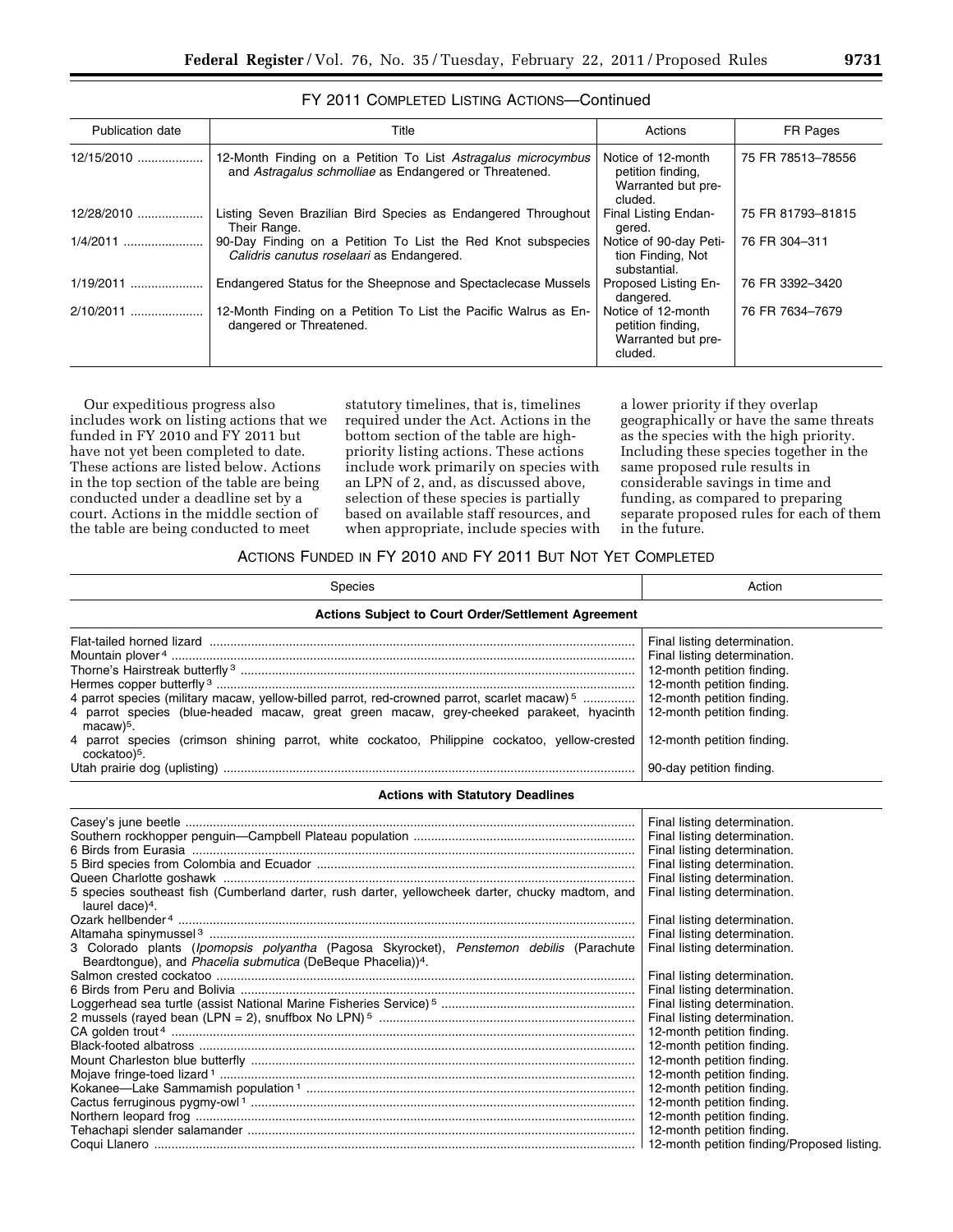# ACTIONS FUNDED IN FY 2010 AND FY 2011 BUT NOT YET COMPLETED—Continued

| Species                                                                                                                                                 | Action                                                   |
|---------------------------------------------------------------------------------------------------------------------------------------------------------|----------------------------------------------------------|
| 3 MT invertebrates (mist forestfly (Lednia tumana), Oreohelix sp. 3, Oreohelix sp. 31) from 206 spe-<br>cies petition.                                  | 12-month petition finding.<br>12-month petition finding. |
| 5 UT plants (Astragalus hamiltonii, Eriogonum soredium, Lepidium ostleri, Penstemon flowersii,<br>Trifolium friscanum) from 206 species petition.       | 12-month petition finding.                               |
| 5 WY plants (Abronia ammophila, Agrostis rossiae, Astragalus proimanthus, Boechere (Arabis)<br>pusilla, Penstemon gibbensii) from 206 species petition. | 12-month petition finding.                               |
|                                                                                                                                                         | 12-month petition finding.                               |
|                                                                                                                                                         | 12-month petition finding.                               |
|                                                                                                                                                         | 12-month petition finding.                               |
|                                                                                                                                                         | 12-month petition finding.                               |
|                                                                                                                                                         | 12-month petition finding.                               |
|                                                                                                                                                         | 12-month petition finding.                               |
| 3 Texas moths (Ursia furtiva, Sphingicampa blanchardi, Agapema galbina) (from 475 species peti-<br>tion).                                               | 12-month petition finding.<br>12-month petition finding. |
|                                                                                                                                                         | 12-month petition finding.                               |
| 3 South Arizona plants (Erigeron piscaticus, Astragalus hypoxylus, Amoreuxia gonzalezii) (from 475<br>species petition).                                | 12-month petition finding.                               |
|                                                                                                                                                         | 12-month petition finding.                               |
|                                                                                                                                                         | 12-month petition finding.                               |
|                                                                                                                                                         | 12-month petition finding.                               |
|                                                                                                                                                         | 12-month petition finding.                               |
|                                                                                                                                                         | 12-month petition finding.                               |
|                                                                                                                                                         | 12-month petition finding.                               |
|                                                                                                                                                         | 12-month petition finding.                               |
|                                                                                                                                                         | 12-month petition finding.                               |
|                                                                                                                                                         | 12-month petition finding.                               |
|                                                                                                                                                         | 12-month petition finding.<br>12-month petition finding. |
|                                                                                                                                                         | 12-month petition finding.                               |
|                                                                                                                                                         | 12-month petition finding.                               |
|                                                                                                                                                         | 12-month petition finding.                               |
|                                                                                                                                                         | 12-month petition finding.                               |
|                                                                                                                                                         | 90-day petition finding.                                 |
|                                                                                                                                                         | 90-day petition finding.                                 |
|                                                                                                                                                         | 90-day petition finding.                                 |
|                                                                                                                                                         | 90-day petition finding.                                 |
|                                                                                                                                                         | 90-day petition finding.                                 |
|                                                                                                                                                         | 90-day petition finding.                                 |
|                                                                                                                                                         | 90-day petition finding.                                 |
|                                                                                                                                                         | 90-day petition finding.<br>90-day petition finding.     |
|                                                                                                                                                         | 90-day petition finding.                                 |
|                                                                                                                                                         | 90-day petition finding.                                 |
|                                                                                                                                                         | 90-day petition finding.                                 |
|                                                                                                                                                         | 90-day petition finding.                                 |
|                                                                                                                                                         | 90-day petition finding.                                 |
|                                                                                                                                                         | 90-day petition finding.                                 |
|                                                                                                                                                         | 90-day petition finding.                                 |
|                                                                                                                                                         | 90-day petition finding.                                 |
|                                                                                                                                                         | 90-day petition finding.                                 |
|                                                                                                                                                         | 90-day petition finding.<br>90-day petition finding.     |
|                                                                                                                                                         | 90-day petition finding.                                 |
|                                                                                                                                                         | 90-day petition finding.                                 |
|                                                                                                                                                         | 90-day petition finding.                                 |
|                                                                                                                                                         | 90-day petition finding.                                 |
|                                                                                                                                                         | 90-day petition finding.                                 |
|                                                                                                                                                         | 90-day petition finding.                                 |
|                                                                                                                                                         | 90-day petition finding.                                 |
|                                                                                                                                                         | 90-day petition finding.                                 |
|                                                                                                                                                         | 90-day petition finding.                                 |
|                                                                                                                                                         | 90-day petition finding.                                 |
|                                                                                                                                                         | 90-day petition finding.                                 |
|                                                                                                                                                         | 90-day petition finding.<br>90-day petition finding.     |
|                                                                                                                                                         | 90-day petition finding.                                 |
|                                                                                                                                                         | 90-day petition finding.                                 |
|                                                                                                                                                         |                                                          |

 $\equiv$